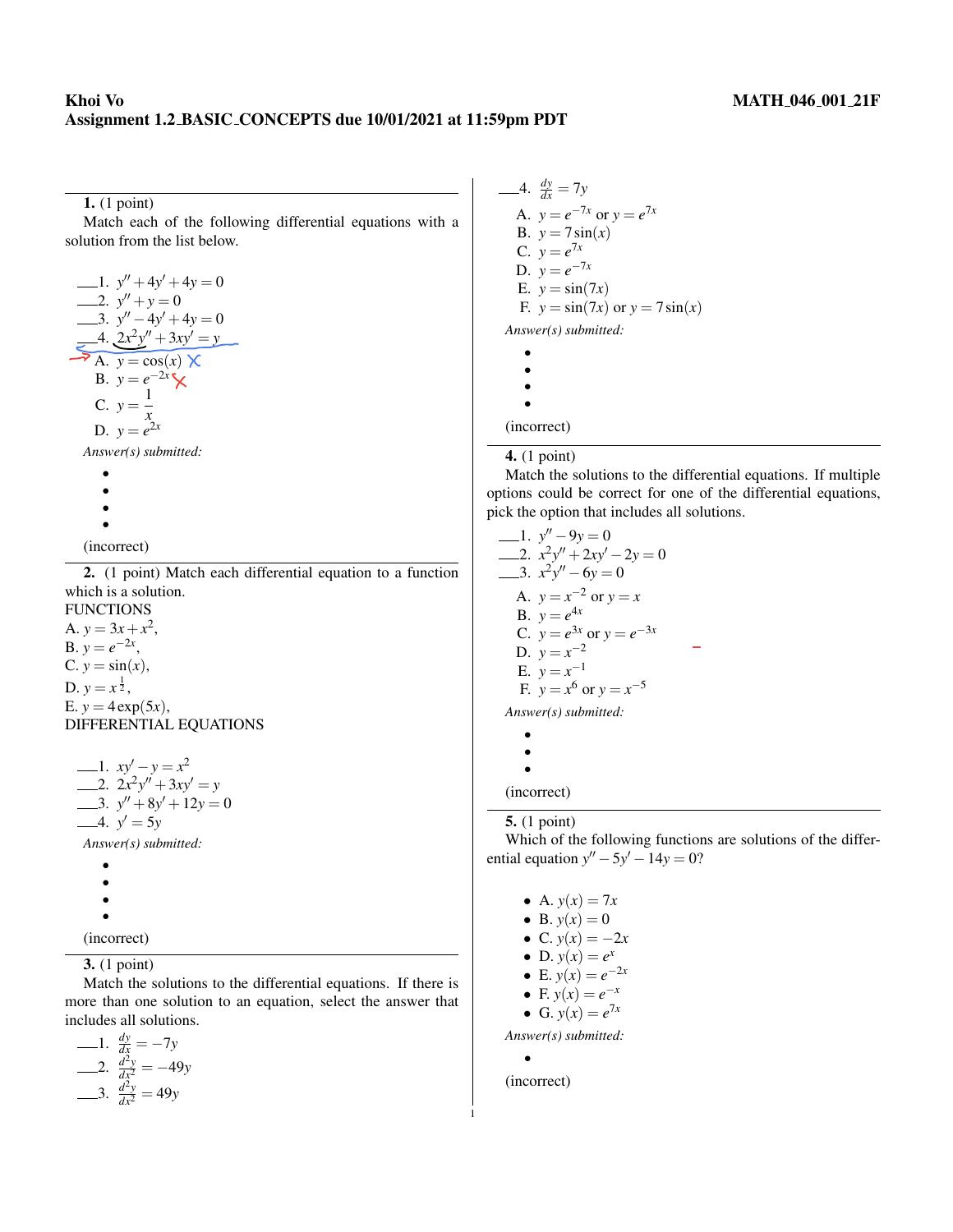$D: y=e^{2x}$  $12.$  $1/ A. y = \cos x$  $y' = 2e^{2x}$  $y' = -sin x$  $y'' = -cosx$  $U = 4e^{2x}$  $cosx + (-cosx) = 0$  $4e^{2x}-4(2e^{2x})$  $\frac{1}{y} + \frac{1}{y} =$  $\overline{O}$  $3:$  $\prec$ 2)  $\rightarrow$  A  $+4e^{2x}$ B.  $y = e^{-2x}$  $y'=-2e^{-2x}$  $y'' = 4e^{-2x}$  $4e^{-2x}-4(-2e^{-2x})$  $44e^{-2x} = 16e^{2x} \div 2$  $y = 4e^{-2x}+(-2e^{-2x})\cdot 4$  $y' = \frac{1}{3x}$  $+ 1. e^{-2x} =$  $\left(\begin{array}{c} \end{array}\right)$  $y'' = \frac{2}{x^2} \longrightarrow 2xy$  $3xy' + 2x'y' = \frac{-3}{x} + \frac{4}{x} = \frac{1}{x}$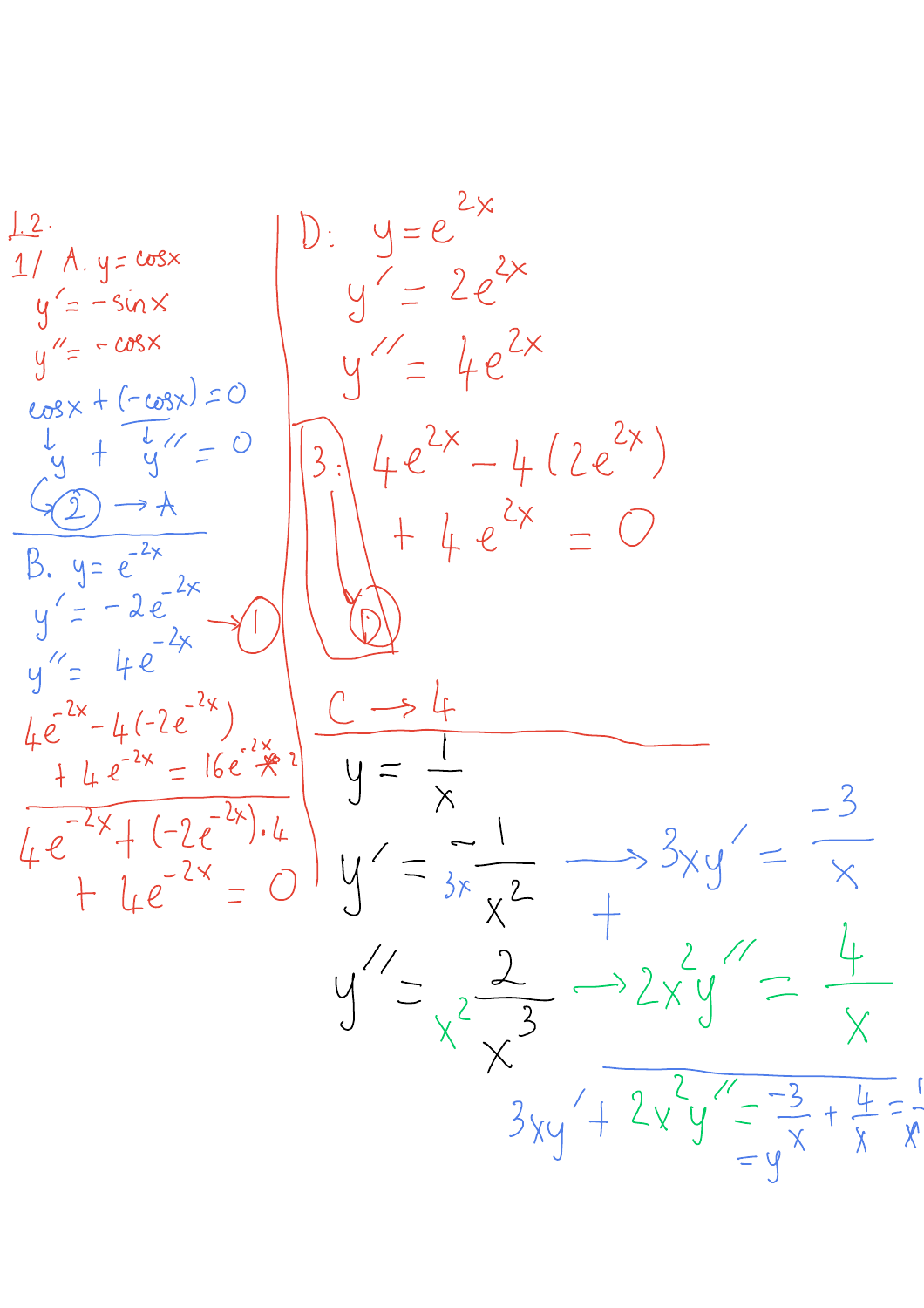

Find the constant *c* which defines the solution which also satisfies the initial condition  $y(0) = 2$ .

 $c =$ *Answer(s) submitted:* • (incorrect)  $x = 0, y = 2$  $2 = ce^{-2.0} + e^{-0}$  $2 = ce^{\circ} + e^{-\circ}$  $2 = c \cdot 1 + 1$  $2 = c + 1$   $\longrightarrow$   $c = 1$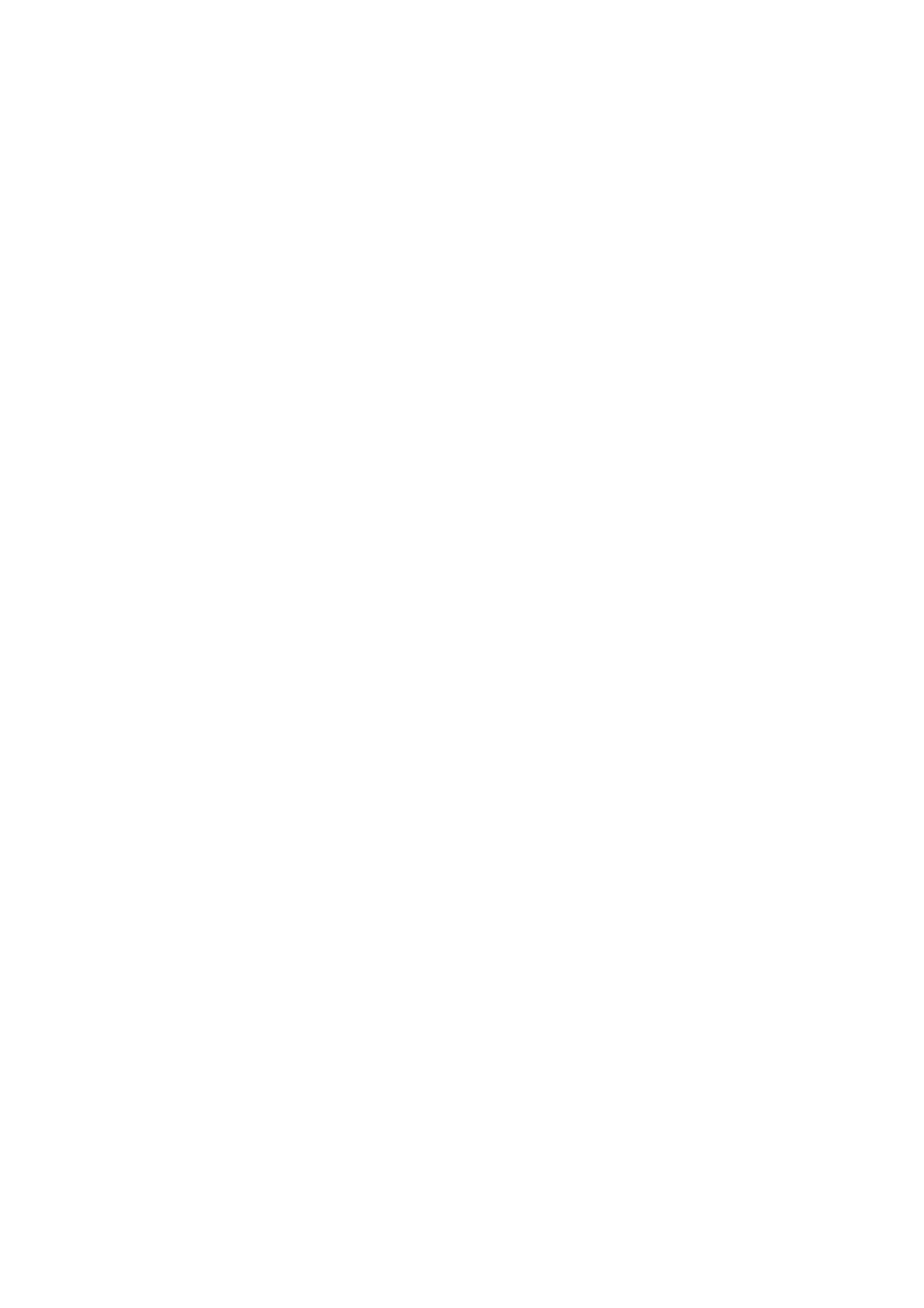# Khoi Vo MATH 046 001 21F Assignment 1.3 Direction Fields for First Order Equations due 10/01/2021 at 11:59pm PDT



Generated by  $\odot$ WeBWorK, http://webwork.maa.org, Mathematical Association of America

| (incorrect)                                                                                   |
|-----------------------------------------------------------------------------------------------|
| 2. (1 point)                                                                                  |
| Let $y(t)$ be a solution of $\dot{y} = \frac{1}{8}y(1 - \frac{y}{8})$ such that $y(0) = 16$ . |
|                                                                                               |

Determine  $\lim_{t\to\infty} y(t)$  without finding  $y(t)$  explicitly.

$$
\lim_{t \to \infty} y(t) =
$$
\n
$$
Answer(s) submitted:
$$

(incorrect)

•

3. (1 point) Suppose that a population develops according to the logistic equation

$$
\frac{dP}{dt} = 0.15P - 0.0015P^2
$$

where *t* is measured in weeks.

(a) What is the carrying capacity?

(b) Is the solution increasing or decreasing when *P* is between 0 and the carrying capacity?  $|?|$ 

(c) Is the solution increasing or decreasing when *P* is greater than the carrying capacity?  $\boxed{?}$ *Answer(s) submitted:*

|        | c |  |
|--------|---|--|
|        |   |  |
|        |   |  |
| ×<br>- |   |  |
|        |   |  |

|  | ×<br>۰, |
|--|---------|
|  |         |

•

(incorrect)